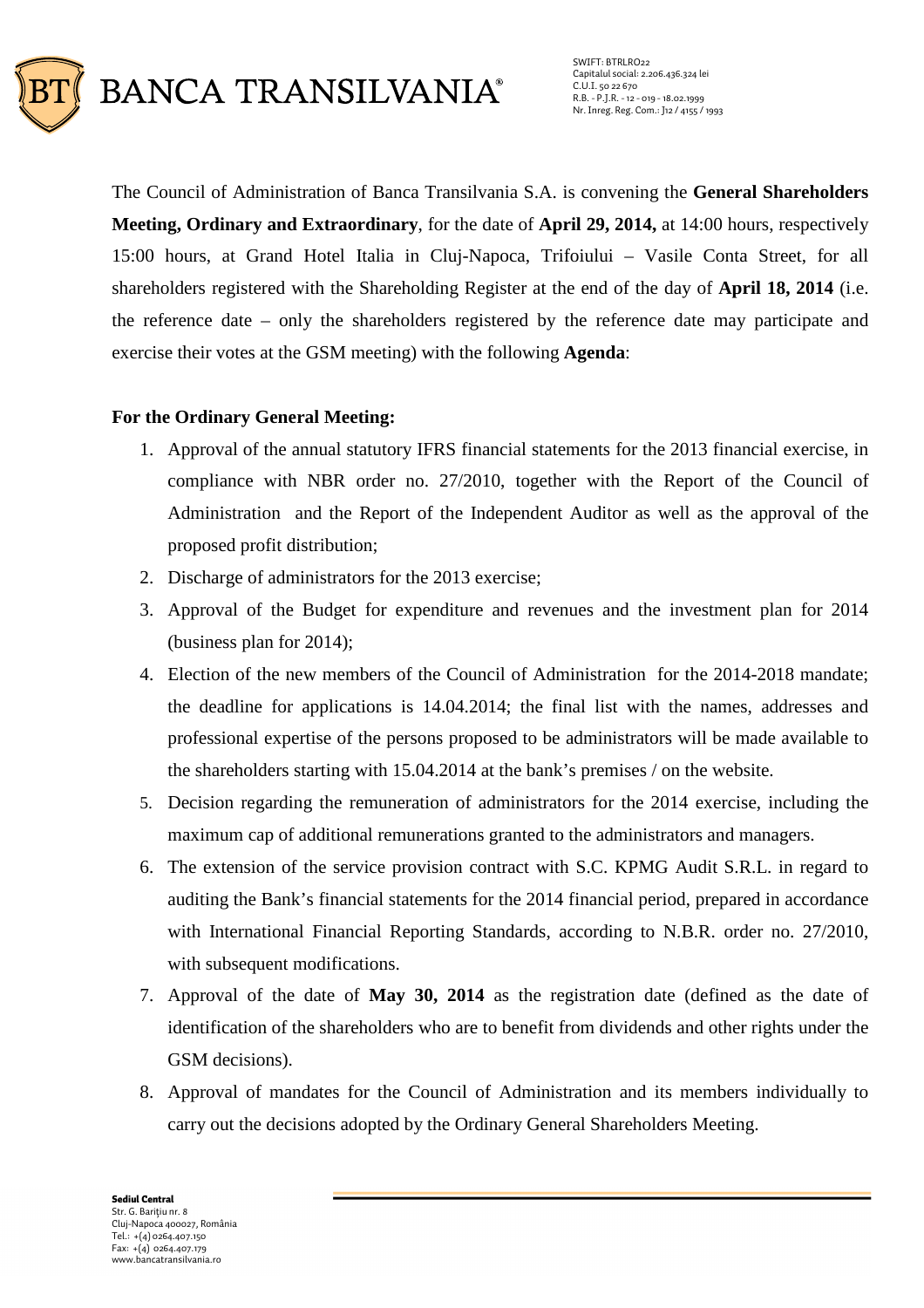#### **For the Extraordinary General Meeting:**

- 1. Increase of the share capital with the amount of 352.742.991 lei, by issuing 352.742.991 new shares, with a nominal value of 1 leu/share. The increase in the share capital will be carried out by using the following source:
	- a) capitalization of reserves from the net profit of the year 2013 in amount of 352.742.991 lei, by issuing a number of 352.742.991 shares, with a nominal value of 1 leu/share, to the benefit of shareholders registered with the Shareholding Register held by the Central Depository at the registration date that will be established by the GSM (proposed date May 30, 2014);
- 2. Approval of the Bank's share buyback, in accordance with the applicable legal provisions, under the following terms and conditions: a maximum **17.000.000** shares (0.77% of the total shares included in the share capital) with a nominal value of 1 leu/share at a minimum price equal to the market price on BSE at the moment of the buyback and a maximum price of 2,5 lei, for a period of maximum 18 months as of the publishing date of the EGSM resolution in the Official Gazette of Romania, Part IV, with the purpose of implementing a remuneration program capable of ensuring the compliance with the long-term performance principles and a share retention program for a period of at least 3 years, and the granting of a mandate for the Council of Administration for the enforcement of this resolution.
- 3. Modification of the Constitutional Act as follows:
	- Additions to Article 6 Object of activity, according to NACE codes:
	- *6612 Brokering of financial deals*
	- Modification to art. 12 General meetings **–** let. b)

*Each shareholder may participate in the General Meetings, either in person or by a special power of attorney given in original to another person, who may or may not be a shareholder in the Bank, under legal conditions. Such a power of attorney shall be submitted to the Bank five days before the date scheduled for the meeting. Legal entities are represented in the general meetings by their legal representatives or other authorized persons.* 

Modification to art.  $12$  – General Meetings – let. d) para. 1, as follows:

*The General Meetings may be ordinary or extraordinary. General Meetings shall be convened by the Council of Administration, according to the law. The convening notice for any GSM shall be published in the Official Gazette and in one of the newspapers with national circulation and shall include the date and place of the meeting and the agenda,*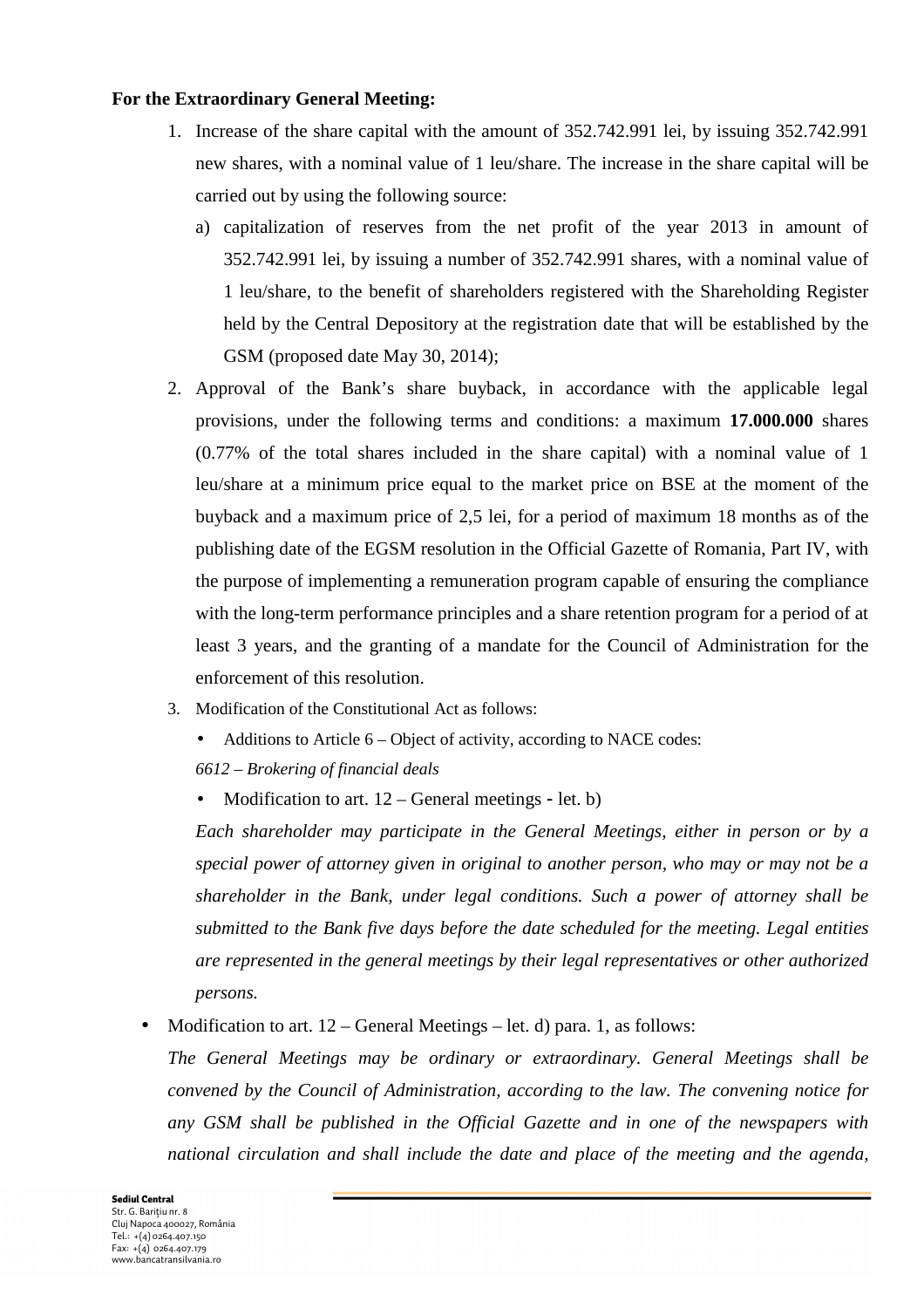*clearly indicating all the issues to be debated. The deadline for the meeting shall not be earlier than 30 days after the publication of the convening notice.*

- Removal of Art. 12, para. 1 and 2, let. e) General Meetings
- Modification of art.  $13 -$ Council of Administration let. d), as follows:

*After obtaining all prior authorizations from legal authorities, the signatures of the members of the Council of Administration will be submitted to the Trade Registry. If this obligation is not fulfilled, the administrator in question is considered to be divested of his/her rights.* 

- Modification to art. 13 Council of Administration let. e), sub-point. a), as follows: *To approve the Rules for Organization and Administration, the Code of Ethics and Conduct, the organization chart, as well as the principles for staff remuneration and retention;*
- Removal of let. e), sub-point b) of art. 13 Council of Administration
- Modification of art.  $13$  Council of Administration let. e), sub-point c), as follows: *To approve the internal rules of the bank; the Council of Administration may mandate the approval of the internal rules to the Leaders' Committee and/or other specific committees, as applicable;*
- Modification of art. 13 Council of Administration let. e), sub-point d), as follows: *to approve, as applicable and under competences, financing contracts for the bank's current business;*
- Modification of art. 13 Council of Administration let. e), sub-point h), as follows: *to appoint and to revoke, any time and in a justified manner, the Bank's leaders (Chief Executive Officer and deputy CEOs) and to establish the remuneration and the mandate period for each of them, as well as to appoint and to revoke, any time and in a justified manner the executive managers, managers in the Head Office and the managers of branches and to determine their powers and duties;*
- Modification of art. 13 Council of Administration let. e), sub-point i), as follows: *to approve loans over the competence limits of the Committee for Credit Policy and Approvals, at the proposal of the Committee;*
- Modification of art. 13 Council of Administration let. e) sub-point i), as follows: *to approve the position of a partner with unlimited responsibility in other competing companies for the Bank Leaders;*
- Modification to art.  $13$  Council of Administration let. e) sub-point l), as follows: *to approve the Bank's participation with capital in other companies (respectively to adopt decisions to create companies, to acquire shares in other entities, to increase or decrease capital participations, disposal/sale of participations);*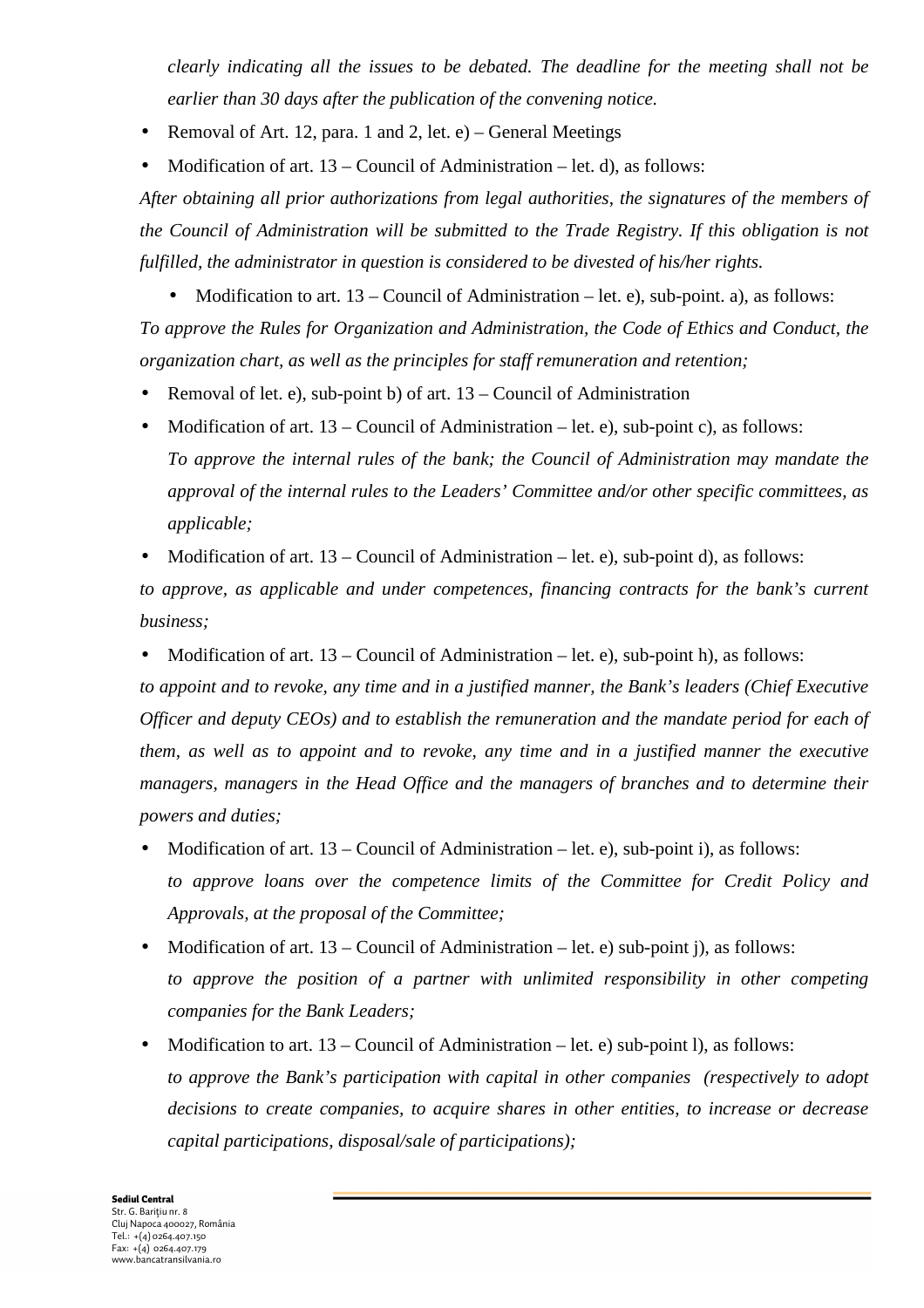- Removal of Art. 13, let. e), sub-point  $n$ ) Council of Administration
- Modification of art. 13 Council of Administration let. e) sub-point r), as follows: *to establish the complete annual earnings for key personnel; the CA may delegate this competence to a CA committee;*
- Modification of art.  $13$  Council of Administration let. e) sub-point w), as follows: *to approve any loan, guarantee or obligation assumed in derogatory conditions in line with the BT internal rules;*
- Modification of art.  $13$  Council of Administration let. f), para. 1) and 2), as follows: *The Council of Administration shall meet at the headquarters of the Bank at least once a month or any time it is considered to be necessary, with an attendance of at least half of the number of its members. The convening notices must be sent to all members of the Council of Administration and shall include the place, the time and the agenda of the meeting. The members of the Council of Administration may take part in the meeting by telephone and that aspect is to be recorded in the minutes of the meeting. No decision can be taken on issues that are not included in the agenda, except for cases of emergency and provided that such*  decision is ratified in the following meeting by the members who were not present when it *was taken. The Council of Administration shall be presided by the chairman or, in his absence, by a member of the Council of Administration appointed for this purpose. The decisions of the Council of Administration shall be taken (1) with an absolute majority vote of the present members and (2) with at least half of the total number of administrators and each such decision must be included in the minutes to be signed by the Chairman and the members of the Council of Administration. Participation in Council of Administration meetings can also take place via remote communication devices (video conference, telephone conference etc).*

*Between two CA meetings, in case of urgent matters, resolutions may be submitted electronically to all Council members, with the same rules regarding quorum for approval being applicable for such decisions.* 

- Modification of art. 13 Council of Administration let. f), para. 3 sub-point f) *the appointment or the dismissal of any bank leader;*
- Modification of art. 13 Council of Administration let. f), para. 4:

*The notices for meetings must be given to each member of the Council of Administration at least 5 days prior to the proposed date of the meeting and such notices shall include an agenda with the items to be discussed during the meeting, unless the meetings are extraordinary (convened for matters of urgency), in which case the notice is to be sent at*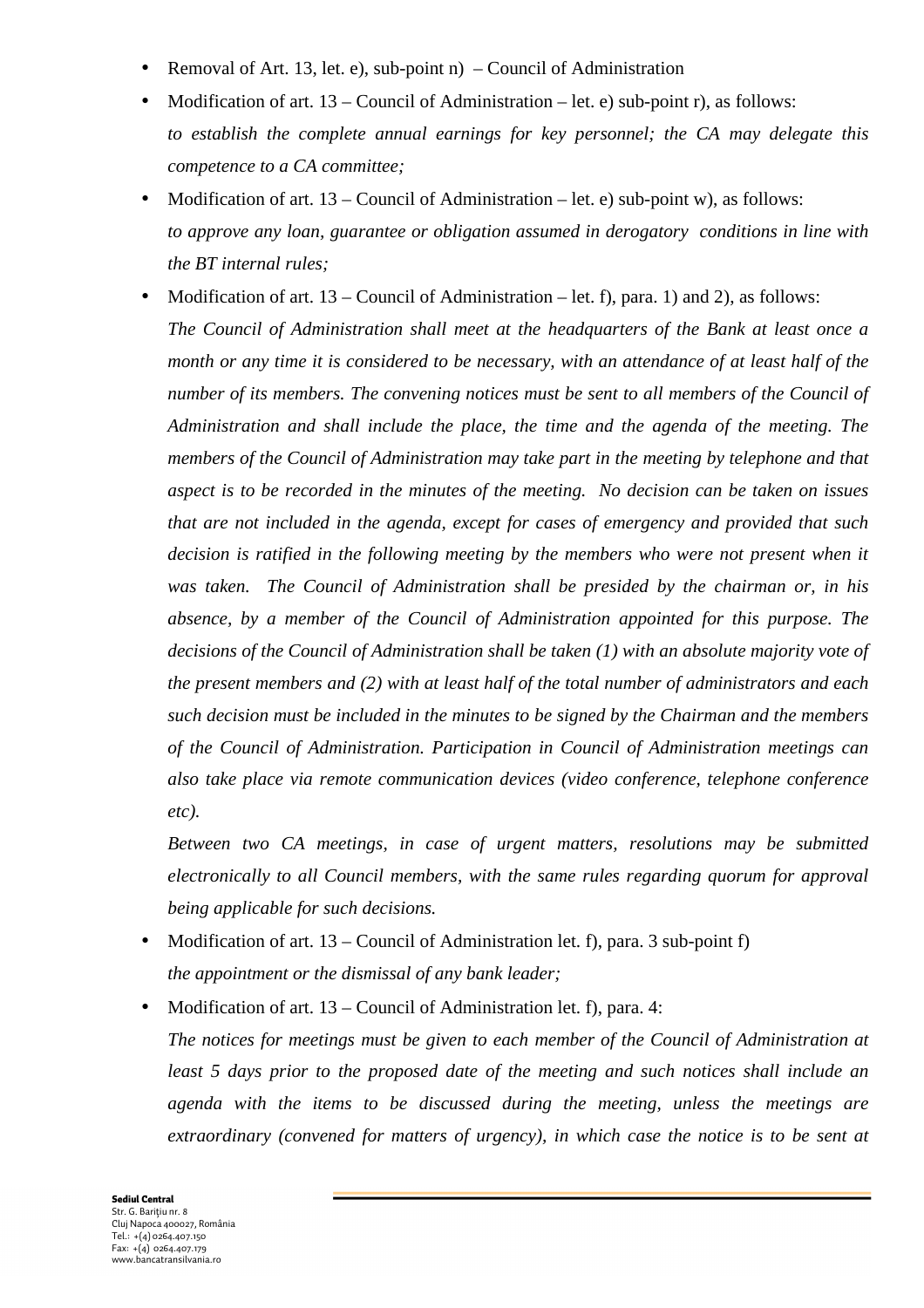*least 48 hours before such meeting to each member (together with an agenda of the extraordinary meeting).* 

• Modification of art. 14 – the Leaders' Committee and Executive Management Committee – will be named "Leaders Committee", and the article will be modified as follows: *Leaders' Committee* 

*The management, organization and coordination of the bank's current business is ensured by the leaders (directors) of the bank (Chief Executive Officers and deputy CEOs), appointed by the Council of Administration, who together form the Leaders' Committee.* 

*The Chief Executive Officers and deputy CEOs will form together the Leaders' Committee.* 

*The Council of Administration mandates the bank's leaders to exercise jointly the powers of organization and management of the bank's activity. The bank leaders are vested with the rights, obligations and responsibilities provided in the relevant legislation and the Constitutional Act for the activities they coordinate according to the bank's organization chart. The leaders may, based on the received mandate, delegate some of their responsibilities in a clear and transparent way to specific committees/other structures or individually to executive managers and mid-level managers.* 

*The Leaders' Committee shall adopt decisions by consensus; in case of disagreement, the subject will be forwarded to the Council of Administration. The Bank is validly bound in property related operations and current business in line with the internal regulations.* 

- Removal of Art. 15 Management
- Modification of art. 16 Financial Auditors, by removing para. 1;
- Modification of art.  $17 Bank's Books$ , Balance Sheet and Profit Distribution let. a), as follows:

*The Bank shall keep its books in line with the applicable legal provisions.* 

• Modification of art. 17 – Bank's Books, Balance Sheet and Profit Distribution – let. b) as follows:

*The Council of Administration must make available to the shareholders information about the shareholding structure, as well as about the debates in the General Meetings and release, upon request, excerpts of such documents, at the expense of the shareholders.* 

• Modification of art. 17 – Bank's Books, Balance Sheet and Profit Distribution – let. d) as follows:

*The Council of Administration shall prepare and present to the financial auditors in view of the preparation of the report to the General Meeting, the balance sheet of the previous fiscal year, the profit and loss account together with the report and any other underlying*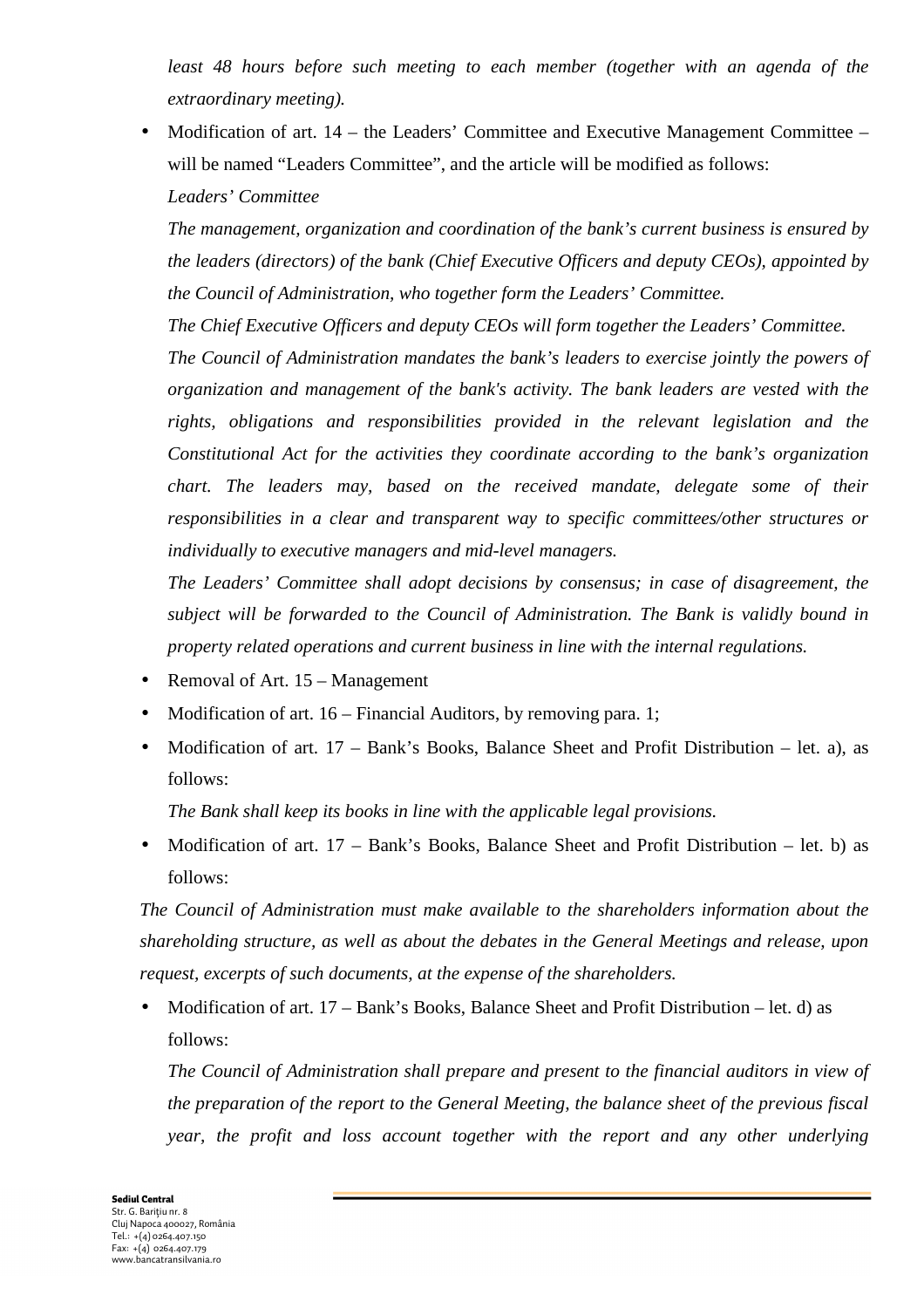*documents. The balance sheet and the profit and loss account shall be prepared in accordance with the law.* 

• Modification of art. 17 – Bank's Books, Balance Sheet and Profit Distribution – let. e) as follows:

*The financial auditors shall verify if the financial statements are prepared according to the accounting regulations in force and shall prepare an audit report signed by the person who is authorized according to the law. The annual financial statements, together with the proposed profit distribution as well as the administrators' report for the related financial exercise are submitted for approval to the General Shareholders Meeting. The annual financial statements, duly approved, together with the administrators' report and the audit report shall be published according to the legislation in force. The General Shareholders' Meeting approves the amount of the annual bonuses, the remuneration of the members of the Council of Administration, of the Executive Management Committee as well as the amount and the purpose of the reserve fund, the special reserves and other funds under the law.* 

- Removal of art.  $19 \text{ let.}$  b) Personnel
- Modification of art. 19 let. c) Personnel as follows: *The members of the Council of Administration, the bank's leaders and all bank employees, irrespective of their position, must respect the legal rules in force, including those on keeping professional secrets in the banking field.*
- Removal of art. 19 let.  $d$ ) Personnel
- Removal of art.  $20 Civil$  Liability
- Removal of art. 25 Miscellaneous. The numbering structure of the Articles of association will be modified.
	- 4. Approval of the date of May 30, 2014 as the registration date (defined as the date of identification of the shareholders who are to benefit from dividends and other rights under the GSM decisions).
	- 5. Approval of the mandates for the Council of Administration and individually for each of its members, in order to carry out the decisions of the Extraordinary General Shareholders Meeting.

In case, at the first convening, the legal and statutory quorum is not met, the general meeting (ordinary and extraordinary) will take place on **April 30, 2014**, at 14:00 hours, respectively 15:00, at the above mentioned address, with the same order of business and same registration date.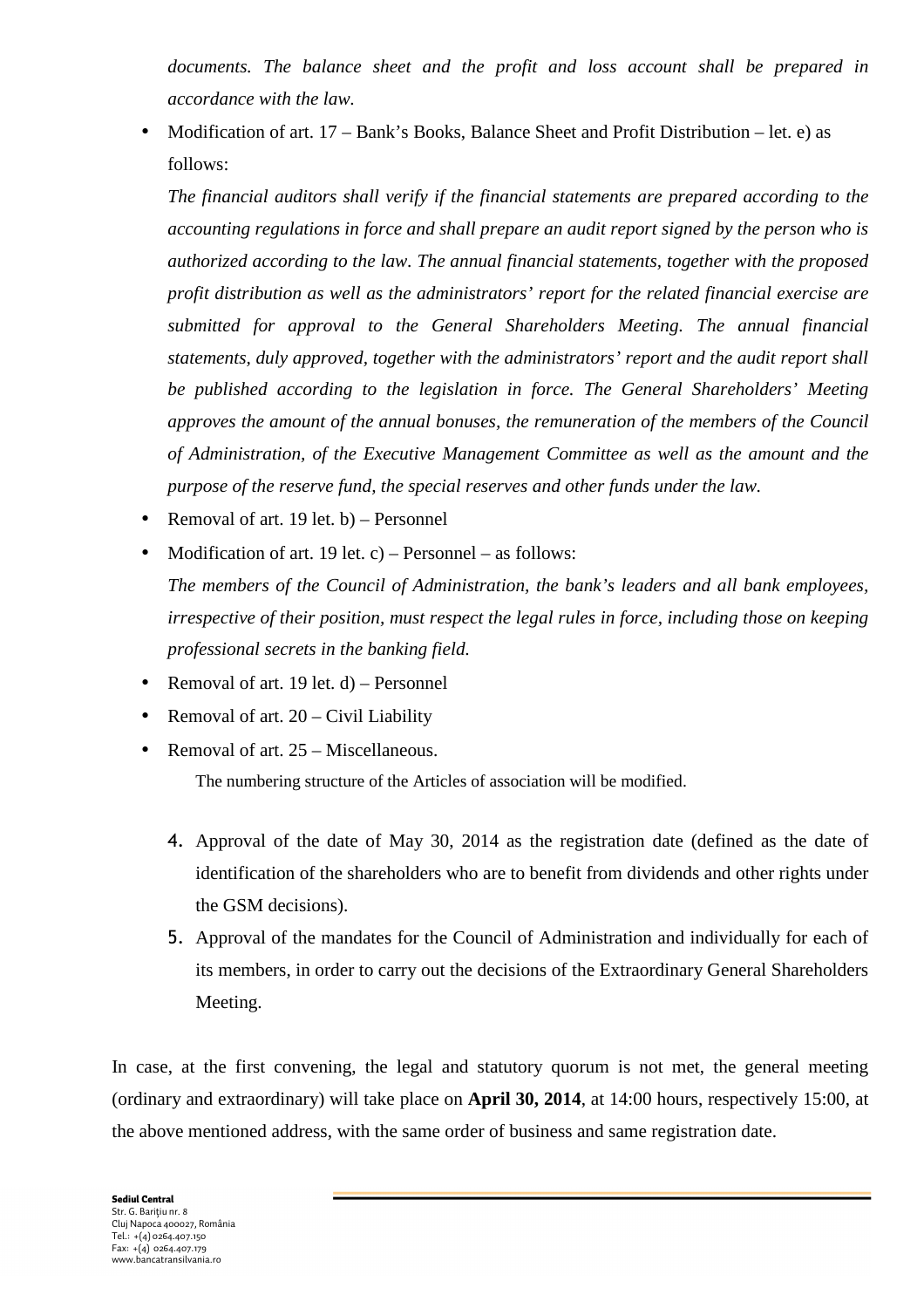## GSM Documents:

The convening notice, the documents to be debated as well as the GSM resolution draft are available at the bank's head office in Cluj-Napoca, 8 G. Baritiu St., starting with **March 28, 2014** or on the web page of the bank: www.bancatransilvania.ro .

The share capital is composed of 2.206.436.324 shares, each share conferring the right to express one vote within the GSM.

## Shareholder proposals regarding the GSM:

One or more shareholders having at least 5% of the share capital, individually or jointly, are entitled:

- to introduce new topics on the agenda (provided that each topic is accompanied by a justification or a draft decision proposed to be approved by the general meeting; such proposal has to be sent to the bank until **April 14, 2014**, 17:00 hours);
- to present draft resolutions for the topics on the agenda or proposed to be included on the agenda of the general meeting (such proposals will be written and sent to the bank until **April 14, 2014**, hours 17:00).

 If appropriate, the revised agenda will be republished by April 17, 2014 according to the legislation in force.

 The shareholders' proposals and the documents attesting the fulfillment of conditions to exercise the rights mentioned above will be sent as follows:

- through a handwritten document in original sent by post or courier service to Banca Transilvania S.A., 8 G. Baritiu St., Cluj-Napoca, Cluj county;
- through a document signed with an extended electronic signature, according to Law no. 455/2001 regarding electronic signatures – to the e-mail address flavia.vandor@btrl.ro

The candidacy proposals for the position of Council member shall contain information such as: name, city of residence, professional qualification of the proposed person(s).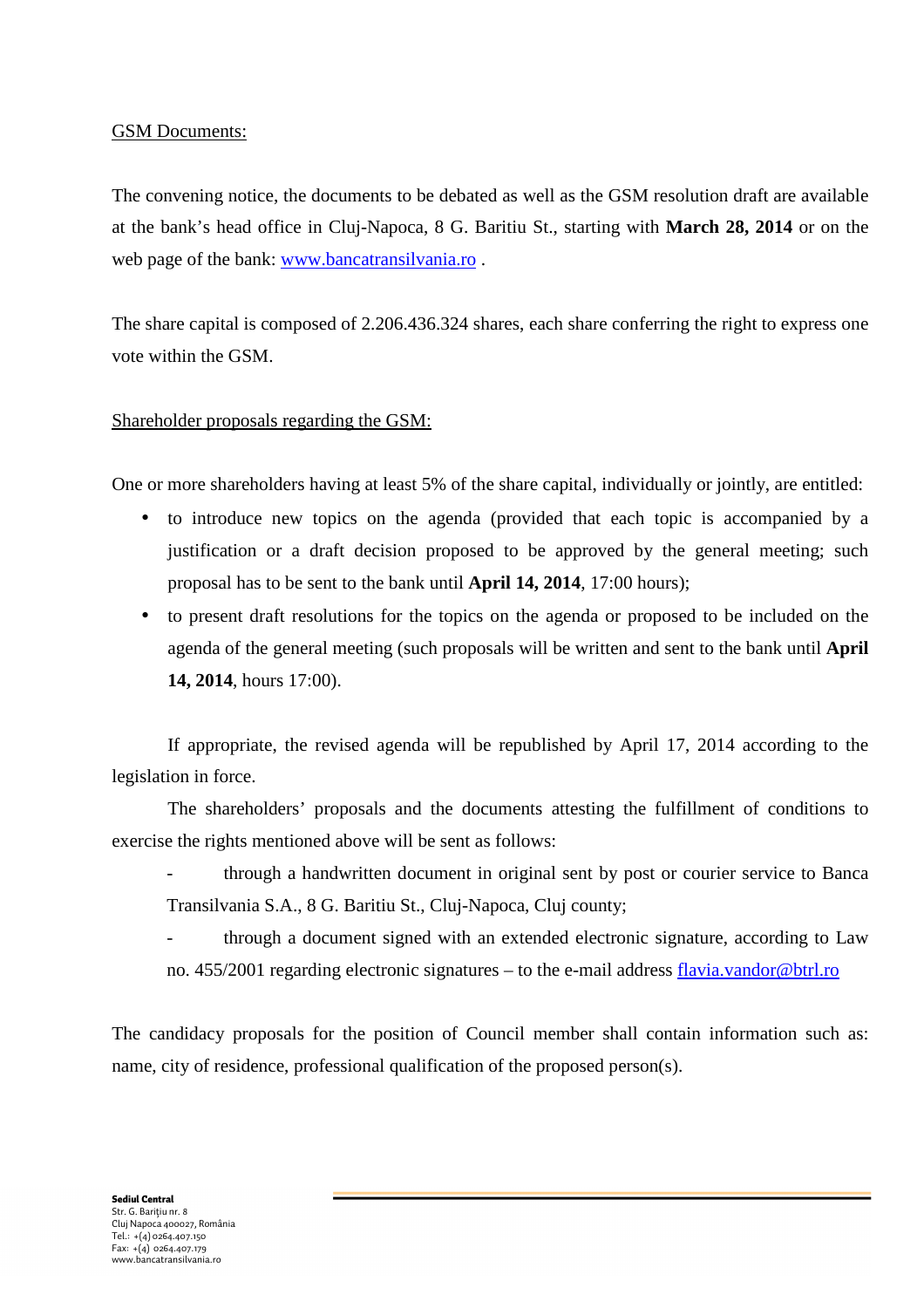Candidates for the position of Council member must comply with the conditions imposed by the NBR's regulations. The candidates shall submit the following documents via fax at +40 (0)264- 407179 or e-mail at flavia.vandor@btrl.ro, until 14.04.2014:

Curriculum vitae:

Statement issued by the candidate, certifying that the person does not fall under any of the situations laid down in Article 110 in Emergency Government Ordinance no. 99/2006 or under any other incompatibility situation laid down in the applicable laws, or that he/she agrees to renounce any situation of incompatibility at any time before he/she is due to commence the exercise of the position he/she has been approved for by the National Bank of Romania.

#### Questions regarding the GSM:

The shareholders can submit questions in writing regarding the topics on the agenda together with acts enabling the identification of the shareholder until **April 28, 2014** at the latest. The bank can reply including by posting the answers on the bank's website (www.bancatransilvania.ro).

The questions of the shareholders can be sent in writing either by post or courier service to the bank's business place or by electronic means (to the address flavia.vandor@btrl.ro.)

## Participation in the GSM:

The reference date is April 18, 2014. Only shareholders registered on that date with the Shareholding Register held by the Central Depository will be able to participate and vote in the general meetings.

Shareholders may participate in the general meetings directly or may be represented by other persons according to the law or can vote by correspondence.

1) The documents necessary for individual shareholders to attend the GSM are:

- an identification document, if the shareholder attends the meeting in person;

a special power of attorney and the identification document of the representative, if the shareholder is represented by another person;

2) The documents necessary for shareholders - legal persons to attend the GSM are:

- proof of legal representation – based on an official document proving this status (certificate issued by the Trade Registry within the validity term or another type of proof issued by a competent authority);

aside from the aforementioned document proving the legal representative status of the person signing the power of attorney, the person delegated with representation competence must also present the special power of attorney signed by the legal representative of the respective legal entity.